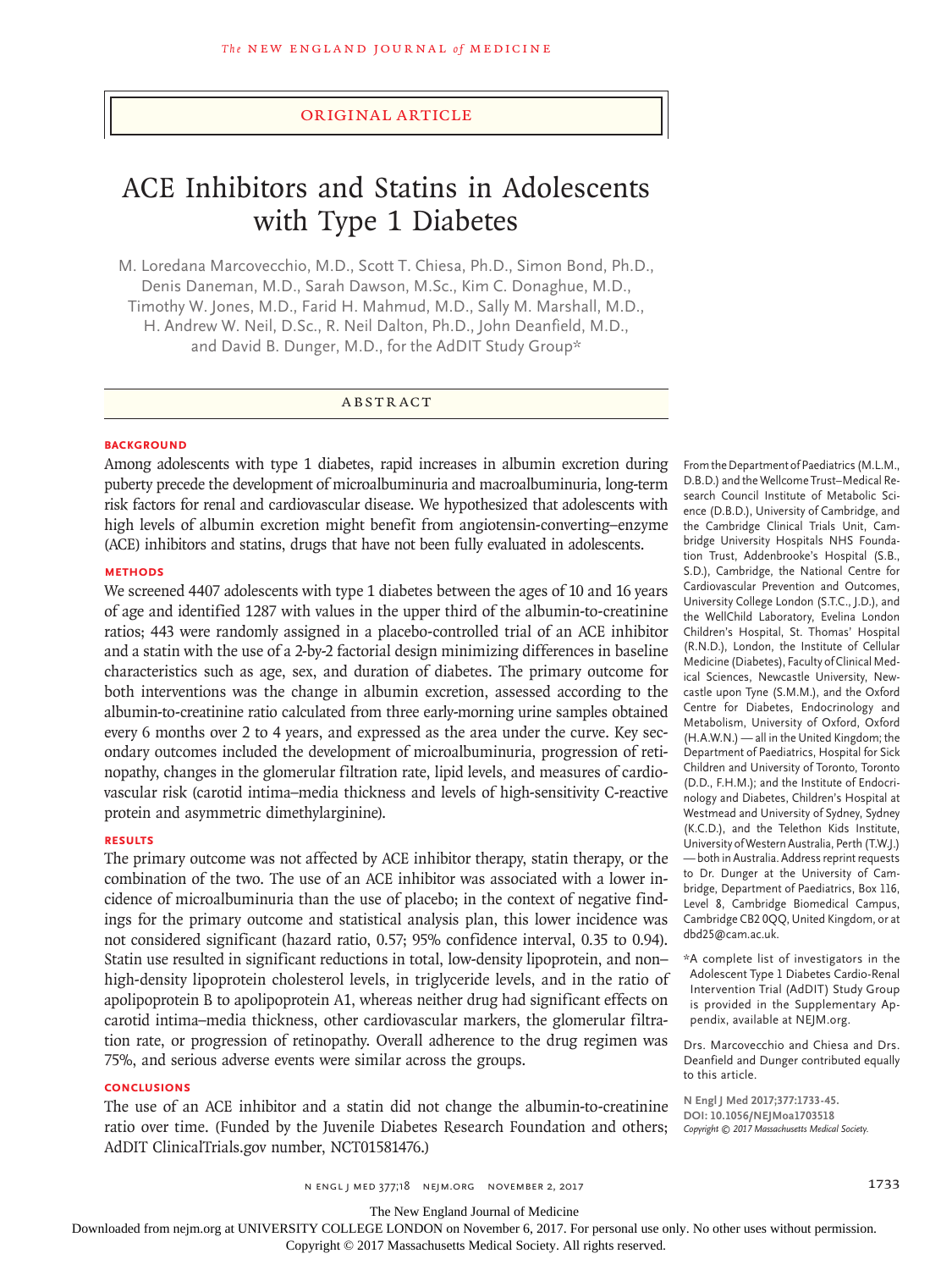FILDREN WITH TYPE 1 DIABETES ARE AT<br>higher risk for long-term renal and car-<br>diovascular disease and death than the<br>general population.<sup>1,2</sup> and adolescence is a period higher risk for long-term renal and cardiovascular disease and death than the general population, $1,2$  and adolescence is a period of risk for the development of complications, since adequate glycemic control is difficult to achieve.3 Rapid increases in albumin excretion during puberty precede the development of microalbuminuria and macroalbuminuria,<sup>4</sup> and these changes are associated with dyslipidemia, hypertension, increased levels of high-sensitivity C-reactive protein,<sup>5-7</sup> increased aortic and carotid intimamedia thickness, 8,9 and altered retinal vasculature.<sup>10</sup> We hypothesized that adolescents with high levels of albumin excretion might benefit from angiotensin-converting–enzyme (ACE) inhibitors and statins. These drugs are commonly used in adults with type 1 diabetes, but they have not been fully evaluated in adolescents.11-15

To identify adolescents with type 1 diabetes who were at increased risk for potential complications, we screened 4407 patients between the ages of 10 and 16 years to determine the presence of increased albumin excretion, which was defined as the upper third of the albumin-tocreatinine ratios on the basis of six early-morning urine samples, after adjustment for age, sex, and duration of diabetes. There is evidence that such adolescents have an increased glomerular filtration rate, dyslipidemia, and increased arterial stiffness, aortic intima–media thickness, and cardiac autonomic dysfunction.<sup>9,16,17</sup> We subsequently invited the patients with the highest albumin-tocreatinine ratios to participate in the Adolescent Type 1 Diabetes Cardio-Renal Intervention Trial (AdDIT) to evaluate the effects of ACE inhibitors and statins.

# Methods

## **Trial Design and Oversight**

From May 2009 through August 2013, we enrolled patients in this double-blind, randomized, placebo-controlled trial at 32 centers in three countries (the United Kingdom, Canada, and Australia). The trial was designed to explore the effects of two drugs with very different mechanisms of action in this population of adolescents. With the use of a 2-by-2 factorial design, we evaluated a variable dose of an ACE inhibitor (quinapril at a dose of 5 to 10 mg daily), a fixed dose of a statin (atorvastatin at a dose of 10 mg daily), and combinations of both or placebo in adolescents who were at high risk for complications of diabetes.18 The lower dose of the ACE inhibitor or placebo (5 mg) was initiated and increased to 10 mg daily after 2 weeks. If patients had side effects, the dose was reduced to 5 mg with a subsequent decision to increase or maintain the dose.

The trial sponsor was the University of Cambridge and Cambridge University Hospitals NHS Foundation Trust. The funders had no role in the design and conduct of the trial or in the collection, management, analysis, or interpretation of the data, but they were given the opportunity to comment on the manuscript before submission. Pfizer donated the active drugs and the placebos for this trial.

The trial conformed to the provisions of the Declaration of Helsinki and was approved by the Cambridge University Hospitals and participating local research ethics committees. Parents of the patients provided written informed consent, and the trial patients were asked to provide their written assent if they were not yet at an age when they could provide consent.

The trial was designed by the principal investigators, and data were collected by the collaborators listed in the Supplementary Appendix, available with the full text of this article at NEJM.org. All the authors vouch for the completeness and accuracy of the data and analyses and for the fidelity of the trial to the protocol and statistical analysis plan, both of which are available at NEJM.org. The trial statisticians analyzed the data, the first and last authors drafted the manuscript, and the steering committee and all authors approved the submission of the manuscript for publication.

# **Trial Population**

Adolescents with type 1 diabetes were recruited from a prescreened population of 4407 patients, which included 1287 patients with values in the upper third of the albumin-to-creatinine ratio. We used the World Health Organization definition of an adolescent<sup>19</sup> as a person between 10 and 19 years of age, and we assessed Tanner pubertal stages. Eligible patients were 10 to 16 years of age and had received a diagnosis of diabetes at least 1 year earlier (or a diagnosis within the past year with an undetectable C-peptide level). All the patients had an adjusted albumin-to-creatinine

The New England Journal of Medicine

Downloaded from nejm.org at UNIVERSITY COLLEGE LONDON on November 6, 2017. For personal use only. No other uses without permission.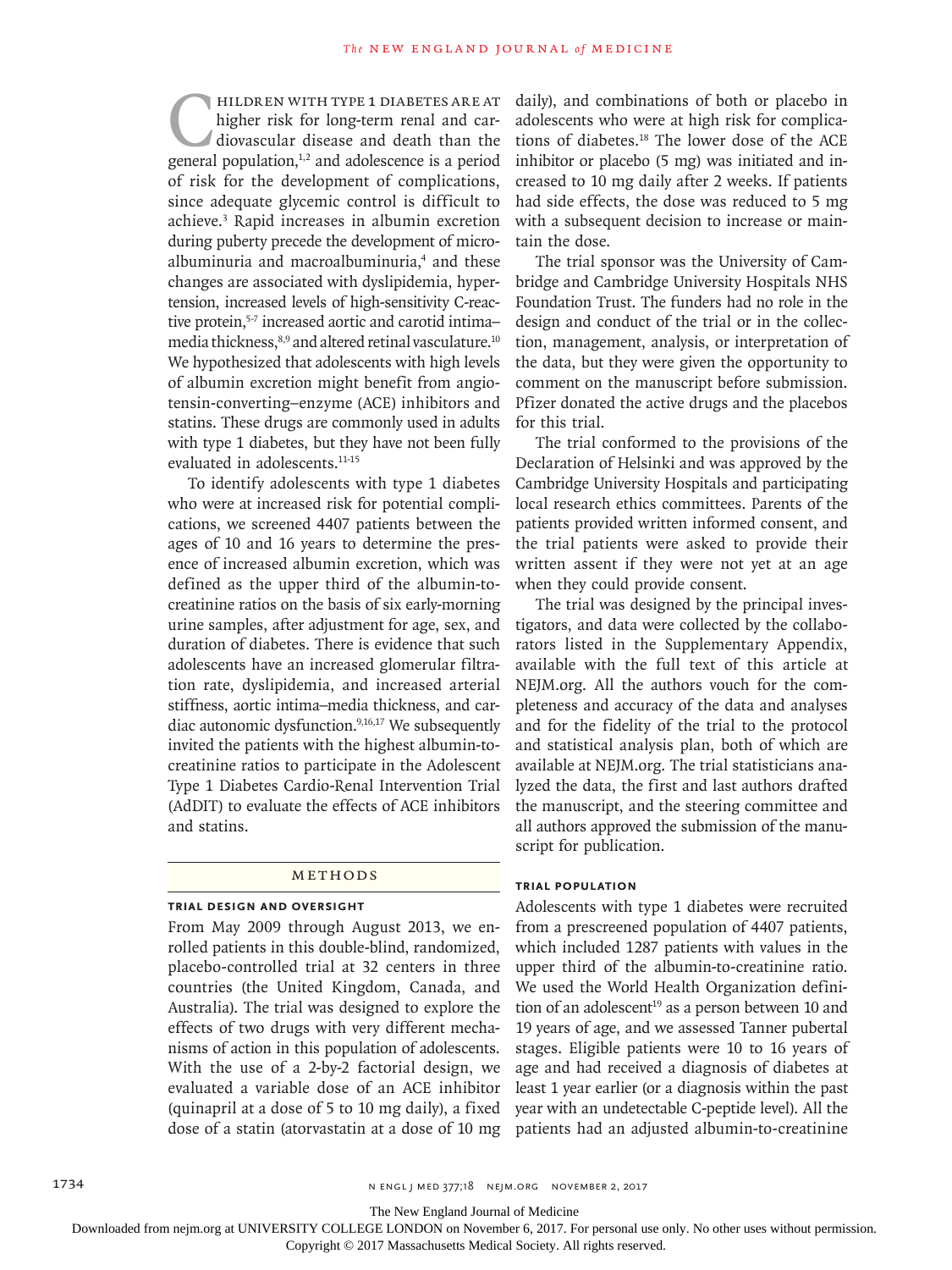ratio in the upper third of the screened population.4,18 Exclusion criteria were non–type 1 diabetes, pregnancy or unwillingness to adhere to contraceptive advice and pregnancy testing, severe hyperlipidemia or a family history suggesting familial hypercholesterolemia, hypertension unrelated to diabetic nephropathy, previous exposure to the investigational drugs, unwillingness or inability to adhere to the trial protocol, the presence of coexisting conditions (excluding treated hypothyroidism and celiac disease), proliferative retinopathy, and the presence of renal disease that was not associated with type 1 diabetes.18

## **Trial Procedures**

Patients underwent randomization by means of a secure Internet-based service (www.sealedenvelope .com) to one of four regimens: ACE inhibitor plus placebo, statin plus placebo, ACE inhibitor plus statin, or placebo plus placebo. Differences in baseline characteristics were minimized by categorizing patients according to glycated hemoglobin level (<7.5%, 7.5 to 8.5%, or >8.5%),  $\log_{10}$ albumin-to-creatinine ratio (1.2 to 1.7 or  $>1.7$ ), sex, age (11 to 13 years or >13 years), duration of type 1 diabetes (<5 years or ≥5 years), total cholesterol level (<172.5 mg per deciliter or  $\geq$ 172.5 mg per deciliter), and country.<sup>18</sup>

## **Adherence**

Adherence to the trial regimen was assessed according to pill counts of returned unused medications. To assist in counseling to improve adherence, data were also downloaded from the Medication Event Monitoring System (MEMS 6 TrackCap, Aardex). A medication vial cap was fitted with a microprocessor, which recorded the date and time the cap was opened and closed over the course of the trial.<sup>20</sup>

## **Trial Assessments**

At the baseline visit, height, weight, waist circumference, blood pressure, Tanner pubertal stage, smoking status, pregnancy tests, and levels of glycated hemoglobin, alanine aminotransferase, urea, and electrolytes were assessed. Nonfasting blood samples were collected for centralized measurements of lipids, including total cholesterol, high-density lipoprotein (HDL) cholesterol, low-density lipoprotein (LDL) cholesterol, and non-HDL cholesterol, triglycerides, apolipoproteins (apolipoprotein A1 and apolipoprotein B), high-sensitivity C-reactive protein, asymmetric dimethylarginine, creatinine, and cystatin C. Patients attended designated centers for the measurement of the carotid intima–media thickness.

Patients were seen 1 month after randomization and then every 3 months. Every 6 months, three early-morning urine samples and blood samples were obtained for centralized assessment of the albumin-to-creatinine ratio and other markers as measured at baseline. Anonymized digital copies of routine retinal photographs were obtained annually.

Final assessments occurred after a minimum of 2 years and a maximum of 4 years. Assessments were identical to the baseline visit. Throughout the trial, the physicians were encouraged to strive for recommended levels of glycemic control, but targets and methods of insulin delivery were not stipulated in the protocol.

## **Biochemical, Cardiovascular, and Retinal Assessments**

Local laboratories analyzed glycated hemoglobin levels and safety data, whereas all other biochemical measurements were performed centrally at the WellChild Laboratory, London, as reported previously.16 Carotid intima–media thickness was measured at 11 specialized vascular centers, with centralized analysis by the Vascular Physiology Unit at University College London, where training and quality control were also supervised. Retinal photographs were assessed centrally at the Centre for Eye Research, Melbourne, Australia (see the Supplementary Methods section in the Supplementary Appendix).

For patients who were 18 years of age or younger, the estimated glomerular filtration rate (GFR) was calculated on the basis of the creatinine level with the use of a modified Schwartz equation derived from our previous studies of the GFR in type 1 diabetes in which we used Inutest as the standard:  $0.475 \times$  height (cm)/creatinine (mg per deciliter) (Table S1 in the Supplementary Appendix); for patients who were older than 18 years of age, the creatinine-based Chronic Kidney Disease Epidemiology Collaboration (CKD-EPI) equation was used.<sup>21</sup> Given recent changes in the evaluation of the GFR, we also carried out sensitivity analyses with the estimated GFR calculated by means of the Zappitelli equation in patients who were 18 years of

The New England Journal of Medicine

Downloaded from nejm.org at UNIVERSITY COLLEGE LONDON on November 6, 2017. For personal use only. No other uses without permission.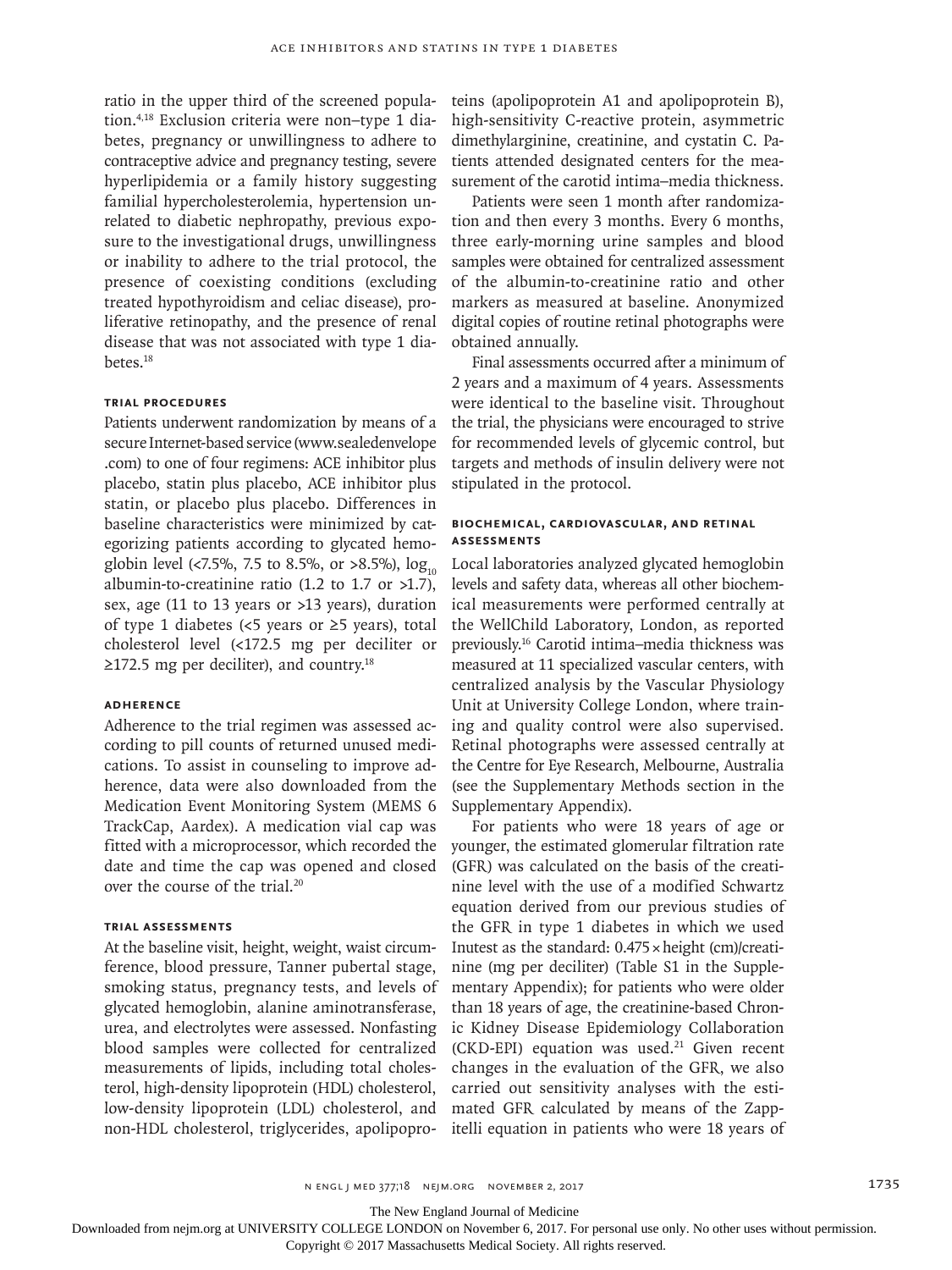age or younger:  $43.82 \times (1 \div \text{cyst} \cdot \text{c})^{0.635} \times (1 \div \text{cre} \cdot \text{c}$ atinine) $0.547 \times 1.35$ height and the CKD-EPI creatininecystatin C equation for patients older than 18 years of age.<sup>22</sup>

# **Efficacy Outcomes**

The primary outcome for both factorial comparisons was the change in repeated-measures analysis of the albumin-to-creatinine ratio, which was assessed according to the area under the curve of the  $log_{10}$  albumin-to-creatinine ratio that was standardized according to the length of enrollment in the trial.

Many secondary outcomes in the published protocol<sup>18</sup> were exploratory but considered to be clinically relevant in this population of adolescents. Those outcomes that are reported here assessed the effects of ACE inhibitors on blood pressure, the GFR, and the incidence of microalbuminuria, and the effect of statins on lipid levels, carotid intima–media thickness, and levels of high-sensitivity C-reactive protein and asymmetric dimethylarginine. Microalbuminuria was defined as an albumin-to-creatinine ratio of more than 31.0 mg per gram (3.5 mg per millimole) in male patients or more than 35.4 mg per gram (4 mg per millimole) in female patients in at least two of three early-morning urine samples at any trial visit.<sup>3</sup> The effects of both drugs on two-step and three-step progression of retinopathy were also assessed.

#### **Safety**

Safety was assessed by regular monitoring of plasma urea and electrolyte levels, the estimated GFR, liver function, and changes in height, weight, and body-mass index. Girls who had undergone menarche received counseling on contraception if they were sexually active, as well as pregnancy tests every 6 months.

## **Statistical Analysis**

The sample size was based on repeated-measures analysis of the albumin-to-creatinine ratio in the Oxford Regional Prospective Study cohort, which involved 477 patients of a similar age to that in our cohort, with a mean of 3.5 annual assessments,<sup>3,4</sup> in which the SD of  $log_{10}$  of the albuminto-creatinine ratio (area under the curve per year) was 0.28. We determined that at 2 to 4 years of follow-up, a sample size of 400 (100 patients in each group) would provide a power of 93% to detect a 25% lower albumin-to-creatinine ratio

among the patients receiving the ACE inhibitor (ACE inhibitor plus placebo and ACE inhibitor plus statin [200 patients]) than among those receiving placebo (placebo plus placebo and statin plus placebo [200 patients]) or among the patients receiving the statin (statin plus placebo and ACE inhibitor plus statin [200 patients]) than among those receiving placebo (placebo plus placebo and ACE inhibitor plus placebo [200 patients]). In 2012, the initial target population of 500 (based on a dropout rate of 20%) was revised to adjust for a potentially smaller population of patients undergoing randomization, resulting in a target of 440, which provided a power of 92% for the primary factorial comparisons. If an interaction between the drugs was detected, the trial provided a power of 82% to detect a 30% lower albumin-to-creatinine ratio among patients receiving the ACE inhibitor (ACE inhibitor plus placebo) or the statin (statin plus placebo) than among those receiving placebo (placebo plus placebo).

For the primary outcome, the measurements of the albumin-to-creatinine ratio on 3 consecutive days every 6 months were aggregated into the mean of the three  $log_{10}$ -transformed values. Since no further urine samples were obtained at randomization, the values at this time point were interpolated from those obtained at screening and the first visit after randomization. The trapezoidal rule was used to calculate the area under the curve of observations obtained at screening through those obtained at the final visit with the use of calendar dates. The duration of enrollment in the trial was calculated as the difference between randomization and the final visit dates (after 2 to 4 years) or withdrawal from the trial. The area under the curve was divided by the duration of enrollment to provide a one-time standardized value per patient.

The primary analysis of the annualized  $log_{10}$ albumin-to-creatinine ratio area under the curve used an analysis of covariance (ANCOVA) model to estimate main effects of the two treatments after adjustment for the baseline covariates used in the minimization algorithm that assigned treatment, with assessment of potential interaction between trial drugs. A P value of less than 0.05 was considered to indicate statistical significance with no adjustment for multiplicity, given the 2-by-2 trial design. A 1% level of significance (P<0.01) was adopted for the secondary outcomes.

The New England Journal of Medicine

Downloaded from nejm.org at UNIVERSITY COLLEGE LONDON on November 6, 2017. For personal use only. No other uses without permission.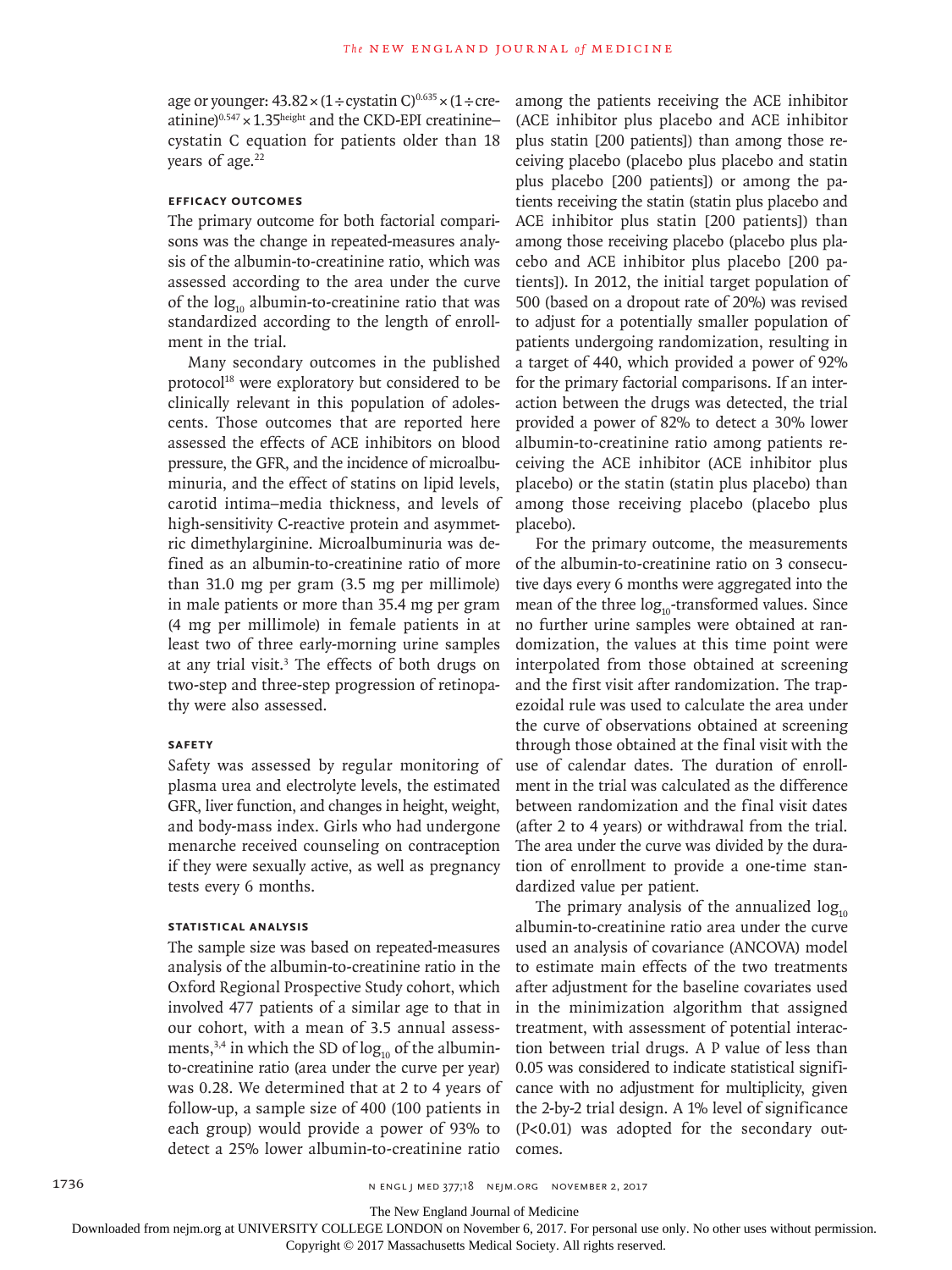The time until the first incidence of microalbuminuria was analyzed as a time-to-event variable with the use of the calendar date on which microalbuminuria was observed or with censoring at the final visit if microalbuminuria was never observed (patients with microalbuminuria at screening were excluded from this analysis). Kaplan–Meier survival curves were produced and hazard ratios were estimated with the use of a Cox proportional-hazards model, with adjustment for baseline covariates. The same time-to-event analysis and Cox proportional models were used to analyze two-step and three-step progression of retinopathy (see the Supplementary Methods section in the Supplementary Appendix).

Analyses of secondary continuous outcomes were performed with an ANCOVA model to estimate main effects of the two treatments after adjustment for the baseline covariates. For outcomes that were assessed only at baseline and follow-up, the final measurement was used as a dependent variable in the model. Secondary outcomes are provided as means and 95% confidence intervals, with grouping categorized according to trial-drug groups, and pooling observations taken every 6 months (±3 months).

Sensitivity analyses of the primary outcome were performed to take into account differences in adherence among the patients, according to the duration of treatment with weighting for the percentage of adherence at each visit. The sensitivity analysis was also repeated on the basis of the mean rate of adherence alone. R software was used for all statistical analyses.

## **RESULTS**

# **Patients, Follow-up, and Adherence**

A total of 443 adolescents underwent randomization (Fig. S1 in the Supplementary Appendix). The characteristics of the patients at baseline were similar in the four groups (Table 1, and Table S2 in the Supplementary Appendix). At recruitment, 3% of the patients were prepubertal, and these patients and the rest of the cohort progressed normally through puberty during the 2-to-4-year follow-up period. The median followup of patients was 2.6 years (range, 0.1 to 4.4), and 154 patients completed the maximum 4 years. A total of 78 patients (18%) withdrew from the trial, with no significant differences in rates of withdrawal among the four groups (Fig. S1 in the Supplementary Appendix). The mean overall rate of adherence to a trial drug was 75% (Fig. S2 in the Supplementary Appendix).

## **Primary Outcome**

There was no significant effect of the ACE inhibitor (effect, −0.01; 95% confidence interval [CI], −0.05 to 0.03) or statin (effect, 0.01; 95% CI, −0.02 to 0.05) on the area under the curve of the albumin-to-creatinine ratio (Fig. 1). Only the baseline  $log_{10}$  value of the albumin-to-creatinine ratio was associated with the area under the curve of the albumin-to-creatinine ratio during treatment (effect, 0.62; 95% CI, 0.41 to 0.82). There was no significant interaction between the two trial drugs (effect, 0.04; 95% CI, −0.04 to 0.12). Sensitivity analyses allowing for different levels of drug adherence and duration of treatment did not alter these results (Fig. S3 in the Supplementary Appendix).

# **Secondary Outcomes**

The use of ACE inhibitors reduced the cumulative incidence of microalbuminuria (P=0.046 by the log-rank test) (Fig. 2A), with an adjusted hazard ratio of 0.57 (95% CI, 0.35 to 0.94;  $P=0.03$ ), which in the context of negative findings for the primary outcome and statistical analysis plan was not considered significant (Table S3 in the Supplementary Appendix). Variability in the albumin-to-creatinine ratios is shown in Figure S4 in the Supplementary Appendix. The use of the statin had no effect on the incidence of microalbuminuria (adjusted hazard ratio, 0.98; 95% CI, 0.61 to 1.58; P=0.93) (Fig. 2B, and Table S3 in the Supplementary Appendix).

Statin treatment was associated with lower levels of total, LDL, and non-HDL cholesterol, triglycerides, and the ratio of apolipoprotein B to apolipoprotein A1 (Fig. 3, and Table S3 in the Supplementary Appendix), whereas there was no significant effect of the ACE inhibitor on lipid levels, apart from a nonsignificantly higher HDL cholesterol level (Fig. S5 and Table S3 in the Supplementary Appendix).

The use of the ACE inhibitor was associated with nonsignificantly lower systolic blood-pressure z scores, whereas there was no effect of statins on blood pressure (Fig. S6 and Table S3 in the Supplementary Appendix).

There was no significant effect of statins on the estimated GFR (Fig. S7 and Table S3 in the Supplementary Appendix), whereas cystatin C

The New England Journal of Medicine

Downloaded from nejm.org at UNIVERSITY COLLEGE LONDON on November 6, 2017. For personal use only. No other uses without permission.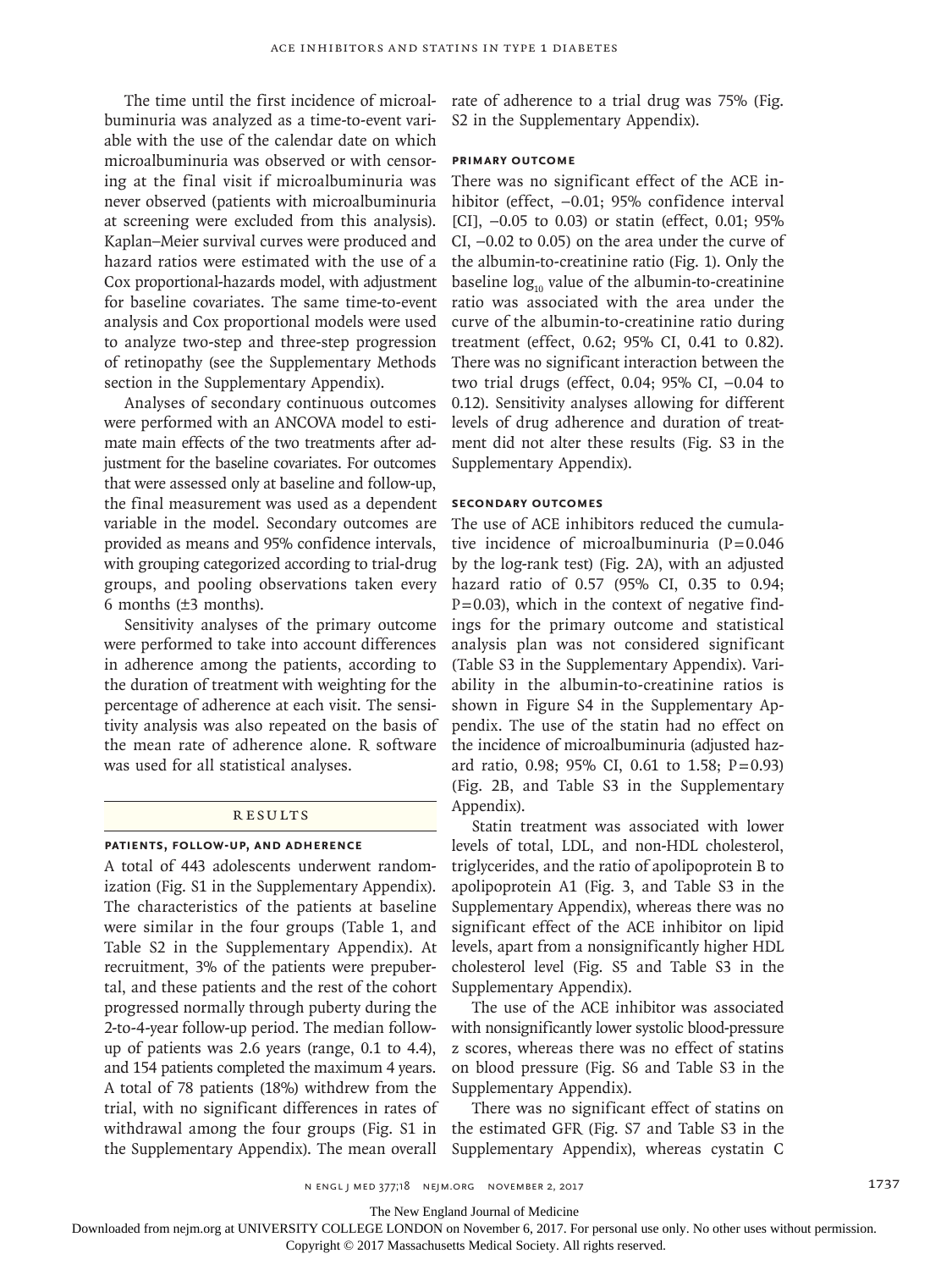#### **The NEW ENGLAND JOURNAL of MEDICINE**

| Table 1. Characteristics of the Patients at Baseline.*                  |                                     |                        |                              |                        |  |  |
|-------------------------------------------------------------------------|-------------------------------------|------------------------|------------------------------|------------------------|--|--|
| Characteristic                                                          | <b>ACE Inhibitor</b><br>$(N = 222)$ | Placebo<br>$(N = 221)$ | <b>Statin</b><br>$(N = 223)$ | Placebo<br>$(N = 220)$ |  |  |
| Male sex - no. $(%)$                                                    | 122 (55.0)                          | 118 (53.4)             | 122 (54.7)                   | 118 (53.6)             |  |  |
| $Age - yr$                                                              | $12.4 + 1.4$                        | $12.4 + 1.4$           | $12.4 + 1.4$                 | $12.4 \pm 1.4$         |  |  |
| Age at diagnosis of diabetes - yr                                       | $8.1 \pm 3.1$                       | $8.2 \pm 3.4$          | $8.2 \pm 3.3$                | $8.1 \pm 3.2$          |  |  |
| Duration of type 1 diabetes - %                                         |                                     |                        |                              |                        |  |  |
| $< 5$ yr                                                                | 47.3                                | 48.0                   | 47.5                         | 47.7                   |  |  |
| $5-10$ yr                                                               | 52.7                                | 52.0                   | 52.5                         | 52.3                   |  |  |
| Blood pressure - mm Hg                                                  |                                     |                        |                              |                        |  |  |
| Systolic                                                                | $116 \pm 10.1$                      | $116 \pm 10.5$         | $116 \pm 10.2$               | $116 \pm 10.4$         |  |  |
| <b>Diastolic</b>                                                        | $67.0 \pm 6.3$                      | $65.9 \pm 6.1$         | $66.7 \pm 6.3$               | $66.3 \pm 6.1$         |  |  |
| Glycated hemoglobin level - %                                           | $8.3 + 1.2$                         | $8.4 + 1.2$            | $8.3 + 1.3$                  | $8.3 + 1.2$            |  |  |
| Insulin administration - %                                              |                                     |                        |                              |                        |  |  |
| Multiple daily injections                                               | 58.6                                | 62.0                   | 58.3                         | 62.3                   |  |  |
| Continuous subcutaneous infusion                                        | 41.4                                | 38.0                   | 41.7                         | 37.7                   |  |  |
| Renal assessment                                                        |                                     |                        |                              |                        |  |  |
| Albumin-to-creatinine ratio <sub>1</sub>                                |                                     |                        |                              |                        |  |  |
| Median                                                                  | 10.8                                | 10.7                   | 11.0                         | 10.5                   |  |  |
| Interquartile range                                                     | $8.58 - 14.0$                       | $8.50 - 14.9$          | $8.58 - 14.4$                | $8.41 - 14.8$          |  |  |
| Microalbuminuria - %                                                    | 0.50                                | 0.90                   | 0.90                         | 0.50                   |  |  |
| Estimated glomerular filtration rate - ml/<br>$min/1.73$ m <sup>2</sup> |                                     |                        |                              |                        |  |  |
| Based on creatinine equations                                           | $127 + 24$                          | $130 + 25$             | $128 + 26$                   | $129 + 23$             |  |  |
| Based on combined creatinine-cystatin C<br>equations                    | $112 + 19$                          | $111 \pm 19$           | $111 \pm 20$                 | $112 + 19$             |  |  |
| Retinopathy - %                                                         | 13.3                                | 10.6                   | 10.6                         | 13.3                   |  |  |
| Cardiovascular markers                                                  |                                     |                        |                              |                        |  |  |
| Asymmetric dimethylarginine - ng/ml                                     | $93.8 \pm 15.6$                     | $96.0 \pm 17.5$        | $95.4 \pm 15.6$              | $94.4 \pm 17.6$        |  |  |
| High-sensitivity C-reactive protein - mg/liter                          | $1.03 \pm 1.51$                     | $1.08 \pm 1.59$        | $1.11 \pm 1.73$              | $1.0 \pm 1.33$         |  |  |
| Cholesterol level - mg/dl                                               |                                     |                        |                              |                        |  |  |
| Total                                                                   | $172.5 \pm 34.4$                    | $169.0 \pm 34.4$       | $171.7 \pm 34.4$             | $169.4 \pm 34.8$       |  |  |
| <b>LDL</b>                                                              | $91.6 \pm 26.3$                     | $89.3 \pm 24.7$        | $91.6 \pm 25.1$              | $89.3 + 25.5$          |  |  |
| <b>HDL</b>                                                              | $60.7 \pm 14.7$                     | $58.8 \pm 14.3$        | $59.6 \pm 14.3$              | $59.9 \pm 14.7$        |  |  |
| Non-HDL                                                                 | $111.4 \pm 35.2$                    | $110.2 \pm 33.3$       | $112.1 \pm 33.6$             | $109.4 \pm 34.4$       |  |  |
| Triglyceride level - mg/dl                                              | $86.8 \pm 51.4$                     | $95.7 \pm 61.1$        | $91.2 \pm 54.0$              | $92.1 \pm 60.2$        |  |  |
| Ratio of apolipoprotein B to apolipoprotein A1                          | $0.46 \pm 0.13$                     | $0.46 \pm 0.12$        | $0.47 \pm 0.12$              | $0.46 \pm 0.13$        |  |  |
| Carotid intima-media thickness - mm                                     |                                     |                        |                              |                        |  |  |
| Right                                                                   | $0.44 \pm 0.05$                     | $0.44 \pm 0.05$        | $0.44 \pm 0.05$              | $0.44 \pm 0.05$        |  |  |
| Left                                                                    | $0.44 \pm 0.05$                     | $0.44 \pm 0.06$        | $0.44 \pm 0.05$              | $0.44 \pm 0.05$        |  |  |

\* Plus–minus values are means ±SD. There were no significant differences between the two groups in the characteristics evaluated at baseline.HDL denotes high-density lipoprotein, and LDL low-density lipoprotein. To convert the values for cholesterol to millimoles per liter, multiply by 0.02586. To convert the values for triglycerides to millimoles per liter, multiply by 0.01129. To convert the values for asymmetric dimethylarginine to nanomoles per liter, multiply by 5.

† The urinary albumin-to-creatinine ratio is based on measurement of albumin in milligrams and creatinine in grams. To convert the values for the albumin-to-creatinine ratio to values with creatinine measured in millimoles, multiply by 0.113.

The New England Journal of Medicine

Downloaded from nejm.org at UNIVERSITY COLLEGE LONDON on November 6, 2017. For personal use only. No other uses without permission.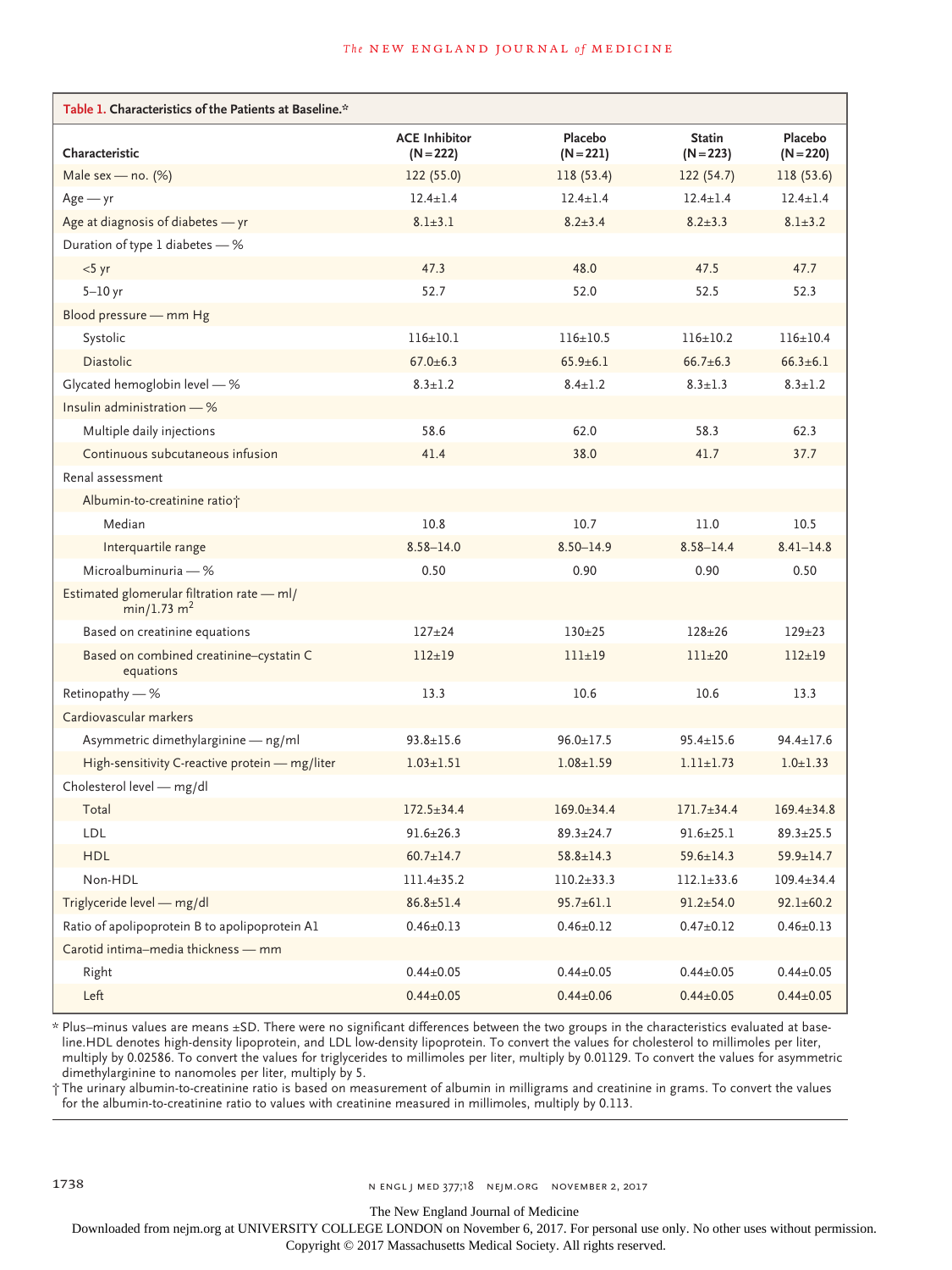

The New England Journal of Medicine

Downloaded from nejm.org at UNIVERSITY COLLEGE LONDON on November 6, 2017. For personal use only. No other uses without permission.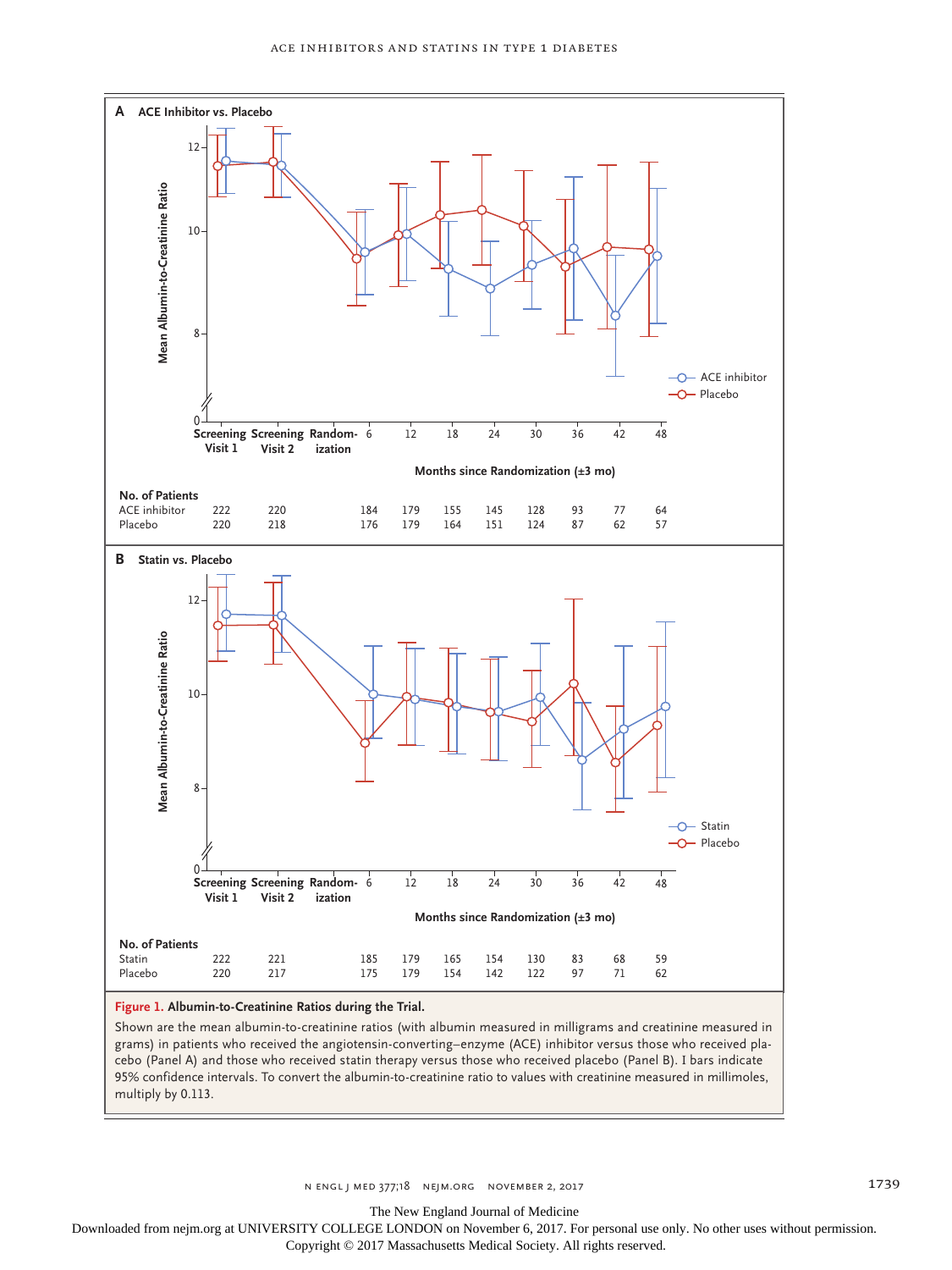

**Figure 2. Cumulative Probability of Microalbuminuria.**

Shown are Kaplan–Meier curves for the differences in the probability of microalbuminuria between the patients who received the ACE inhibitor and those who received placebo (Panel A) and between those who received statin therapy and those who received placebo (Panel B). P values were calculated by means of the log-rank test. The adjusted hazard ratios are 0.57 (95% confidence interval [CI], 0.35 to 0.94; P=0.03) (Panel A) and 0.98 (95% CI, 0.61 to 1.58; P=0.93) (Panel B). The findings are not significant on the basis of a threshold for secondary outcomes set at P<0.01.

> levels were consistently lower in the ACE-inhibitor group than in the placebo group (Fig. S7 and Table S3 in the Supplementary Appendix). In all the patients in the trial, the level of cystatin C decreased over time, suggesting an increased GFR, and this was confirmed on post hoc analyses of the estimated GFR as calculated by means of the Zappitelli and CKD-EPI creatinine–cystatin C equations, which increased over time, although

## **Figure 3 (facing page). Lipid Levels in the Statin Group versus the Placebo Group.**

Shown are mean values for total cholesterol (Panel A), LDL cholesterol (Panel B), HDL cholesterol (Panel C), triglycerides (Panel D), non-HDL cholesterol (Panel E), and the ratio of apolipoprotein B to apolipoprotein A1 (with both measured in grams per liter) (Panel F) among the patients who received statin therapy and those who received placebo. I bars indicate 95% confidence intervals. To convert the values for cholesterol to millimoles per liter, multiply by 0.02586. To convert the values for triglycerides to millimoles per liter, multiply by 0.01129.

there were no differences between the trial-drug groups (Fig. S7 and Table S3 in the Supplementary Appendix).

There were no significant effects of the ACE inhibitor or statin on carotid intima–media thickness or the asymmetric dimethylarginine level, but statin therapy led to a slight reduction in levels of high-sensitivity C-reactive protein (Fig. S8 and Table S3 in the Supplementary Appendix).

Retinopathy two-step and three-step progression was not affected by the ACE inhibitor (Fig. S9 and Table S3 in the Supplementary Appendix), whereas there was nonsignificantly lower progression with statin therapy (Fig. S9 in the Supplementary Appendix). The glycated hemoglobin level increased over time in all groups (Fig. S10 in the Supplementary Appendix).

## **Safety**

Of the 222 patients who were receiving the ACE inhibitor or placebo, 56 (25%) required a dose reduction (to 5 mg daily), largely because of postural hypotension. However, persistent cough was rare, and only 5% of patients continued to receive the lower dose at the end of the trial.

Four serious adverse reactions were deemed to be related to the ACE inhibitor by the chief investigator: a clinically significant decrease in the estimated GFR (in two patients), a hypotensive episode (in one patient), and an elevated level of alanine aminotransferase (in one patient) (Table 2). No serious adverse reactions were deemed to be related to statin therapy. Overall, there were no significant differences in alanine aminotransferase levels in patients who were receiving statin therapy and those who were receiving placebo (Fig. S11 in the Supplementary Appendix).

1740 **n engl j med 377;18 nejm.org November 2, 2017** 

The New England Journal of Medicine

Downloaded from nejm.org at UNIVERSITY COLLEGE LONDON on November 6, 2017. For personal use only. No other uses without permission.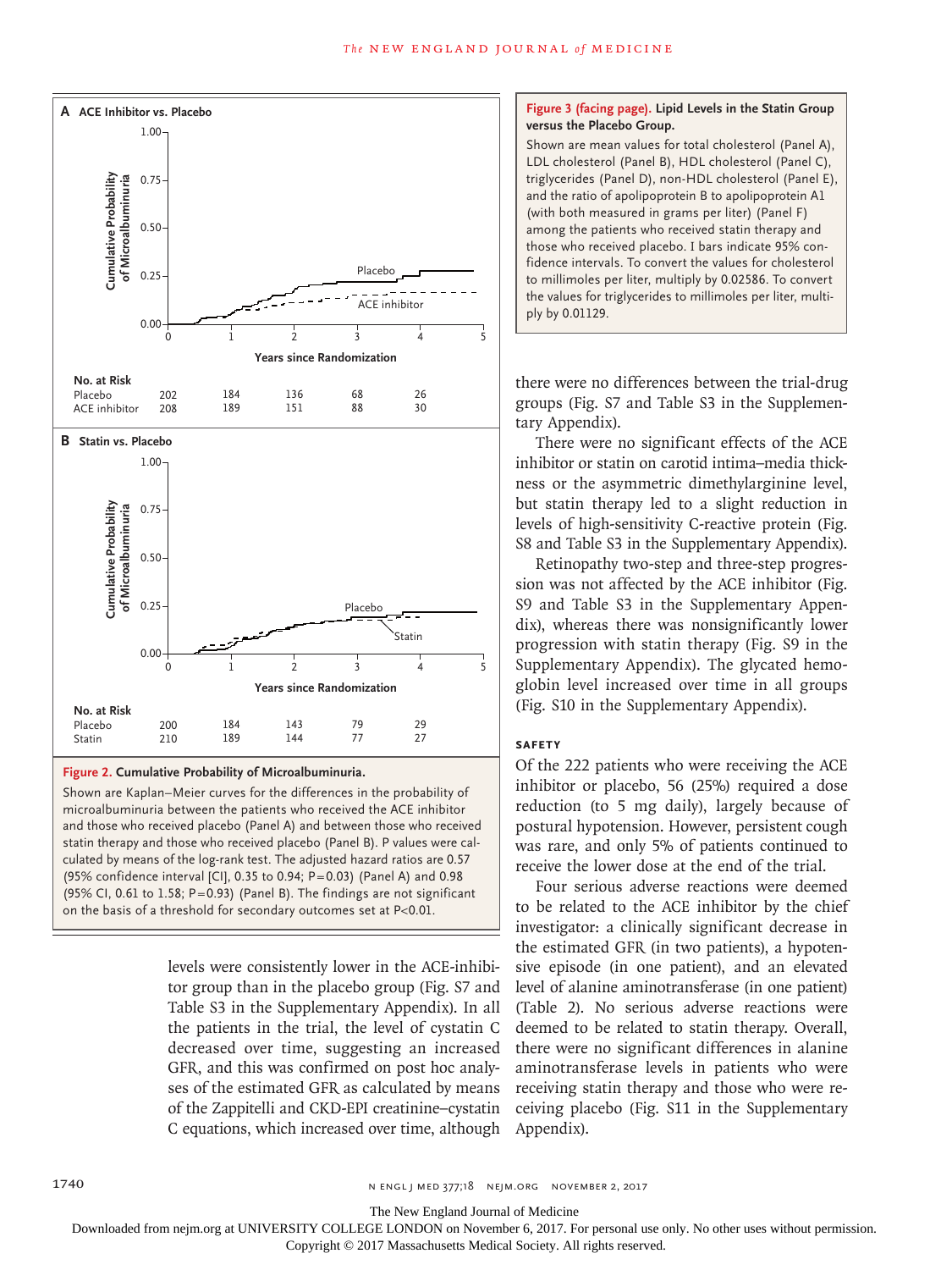

n engl j med 377;18 nejm.org November 2, 2017 1741 1741

The New England Journal of Medicine

Downloaded from nejm.org at UNIVERSITY COLLEGE LONDON on November 6, 2017. For personal use only. No other uses without permission.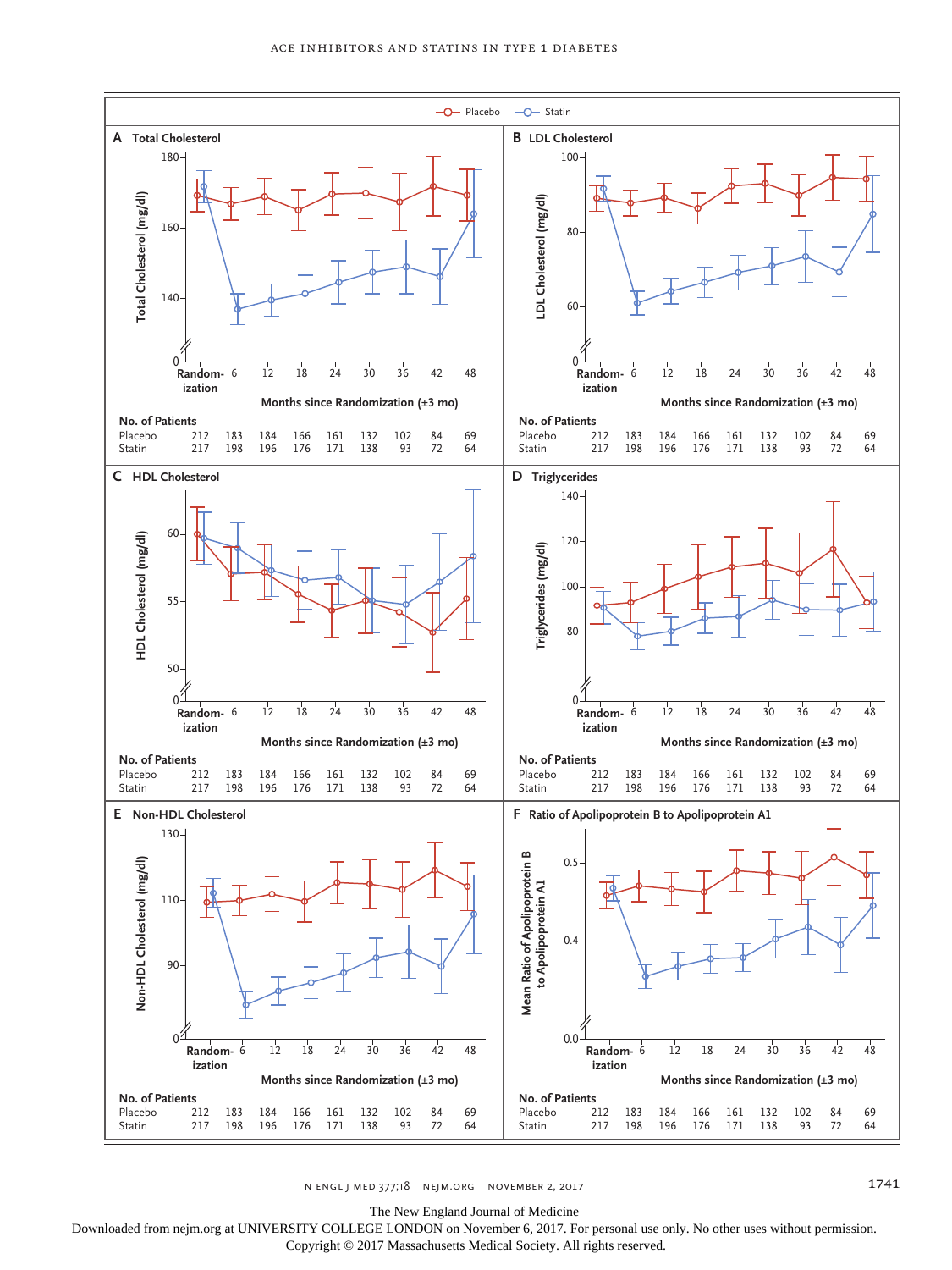| Table 2. Serious Adverse Events.*                           |                                                   |                                                    |                                        |                                            |  |  |
|-------------------------------------------------------------|---------------------------------------------------|----------------------------------------------------|----------------------------------------|--------------------------------------------|--|--|
| Event                                                       | <b>ACE Inhibitor</b><br>plus Placebo<br>$(N=111)$ | <b>ACE Inhibitor</b><br>plus Statin<br>$(N = 111)$ | Placebo<br>plus Placebo<br>$(N = 109)$ | <b>Statin</b><br>plus Placebo<br>$(N=112)$ |  |  |
|                                                             |                                                   | number (percent)                                   |                                        |                                            |  |  |
| Gastrointestinal disorder                                   | 9(8.1)                                            | 10(9.0)                                            | 11(10.1)                               | 11(9.8)                                    |  |  |
| Vomiting <sup>+</sup>                                       | 5(4.5)                                            | 4(3.6)                                             | 4(3.7)                                 | 8(7.1)                                     |  |  |
| General disorder or administration-site<br>condition        | 4(3.6)                                            | 0                                                  | 2(1.8)                                 | 2(1.8)                                     |  |  |
| Hepatobiliary disorder                                      | 0                                                 | $\mathbf 0$                                        | 1(0.9)                                 | 1(0.9)                                     |  |  |
| Immune system disorder                                      | $\mathbf{0}$                                      | $\Omega$                                           | $\Omega$                               | 2(1.8)                                     |  |  |
| Infection or infestation                                    | 11(9.9)                                           | 13(11.7)                                           | 14(12.8)                               | 8(7.1)                                     |  |  |
| Gastroenteritis <sup>+</sup>                                | 2(1.8)                                            | 3(2.7)                                             | 6(5.5)                                 | 2(1.8)                                     |  |  |
| Injury, poisoning, or procedural complication               | 14(12.6)                                          | 11(9.9)                                            | 10(9.2)                                | 14(12.5)                                   |  |  |
| Abnormal result of laboratory test or other<br>medical test | 11(9.9)                                           | 17(15.3)                                           | 10(9.2)                                | 11(9.8)                                    |  |  |
| Metabolism or nutritional disorder                          | 29 (26.1)                                         | 15(13.5)                                           | 12 (11.0)                              | 33 (29.5)                                  |  |  |
| Diabetic ketoacidosis†                                      | 17(15.3)                                          | 9(8.1)                                             | 8(7.3)                                 | 18(16.1)                                   |  |  |
| Hyperglycemia <sup>+</sup>                                  | 4(3.6)                                            | 3(2.7)                                             | 1(0.9)                                 | 7(6.2)                                     |  |  |
| Musculoskeletal or connective-tissue disorder               | 1(0.9)                                            | 1(0.9)                                             | $\mathbf{0}$                           | $\mathbf 0$                                |  |  |
| Nervous system disorder                                     | 3(2.7)                                            | 6(5.4)                                             | 2(1.8)                                 | 4(3.6)                                     |  |  |
| Psychiatric disorder                                        | 2(1.8)                                            | 6(5.4)                                             | 6(5.5)                                 | 2(1.8)                                     |  |  |
| Renal or urinary disorder                                   | 0                                                 | 1(0.9)                                             | 1(0.9)                                 | 0                                          |  |  |
| Respiratory, thoracic, or mediastinal disorder              | 3(2.7)                                            | 1(0.9)                                             | $\mathbf{0}$                           | 1(0.9)                                     |  |  |
| Skin or subcutaneous-tissue disorder                        | $\mathbf 0$                                       | 0                                                  | 1(0.9)                                 | $\mathbf 0$                                |  |  |
| Surgical or medical procedure                               | 35(31.5)                                          | 34 (30.6)                                          | 29(26.6)                               | 25(22.3)                                   |  |  |
| Medical-device change;                                      | 17(15.3)                                          | 13(11.7)                                           | 14 (12.8)                              | 12(10.7)                                   |  |  |
| Vascular disorder                                           | 1(0.9)                                            | 1(0.9)                                             | 1(0.9)                                 | $\Omega$                                   |  |  |
| Congenital, familial, or genetic disorder                   | 0                                                 | 0                                                  | 0                                      | 1(0.9)                                     |  |  |
| Ear or labyrinth disorder                                   | $\mathbf{0}$                                      | $\mathbf{0}$                                       | $\mathbf{0}$                           | 1(0.9)                                     |  |  |
| Alcohol abuse                                               | 2(1.8)                                            | 0                                                  | 2(1.8)                                 | 2(1.8)                                     |  |  |
| Reproductive system or breast disorder                      | 1(0.9)                                            | $\Omega$                                           | $\mathbf{0}$                           | $\mathbf 0$                                |  |  |

\* Serious adverse events are classified according to the *Medical Dictionary for Regulatory Activities* (MedDRA), version 19. † For events with a frequency of at least 5% in any one trial group, the MedDRA preferred term is also reported.

No effects of the trial drugs on height, weight, body-mass index, or waist circumference were observed (Table S4 in the Supplementary Appendix). No serious unexpected serious adverse reactions were reported.

## Discussion

diabetes, a group of patients who are difficult to cular disease.<sup>3,5,7</sup>

Our trial assessed the effects of ACE-inhibitor for microalbuminuria and macroalbuminuria, and statin therapy in adolescents with type 1 were associated with risk markers for cardiovasrecruit into and retain in clinical trials. The use of these agents over a period of 2 to 4 years did not show any effect on the primary outcome of a change in repeated measures of the albuminto-creatinine ratio over time. This end point was chosen because previous longitudinal studies had shown that increases in the albumin-to-creatinine ratio during puberty, below the thresholds

1742 **n engl j med 377;18 NEIM.ORG NOVEMBER 2, 2017** 

The New England Journal of Medicine

Downloaded from nejm.org at UNIVERSITY COLLEGE LONDON on November 6, 2017. For personal use only. No other uses without permission.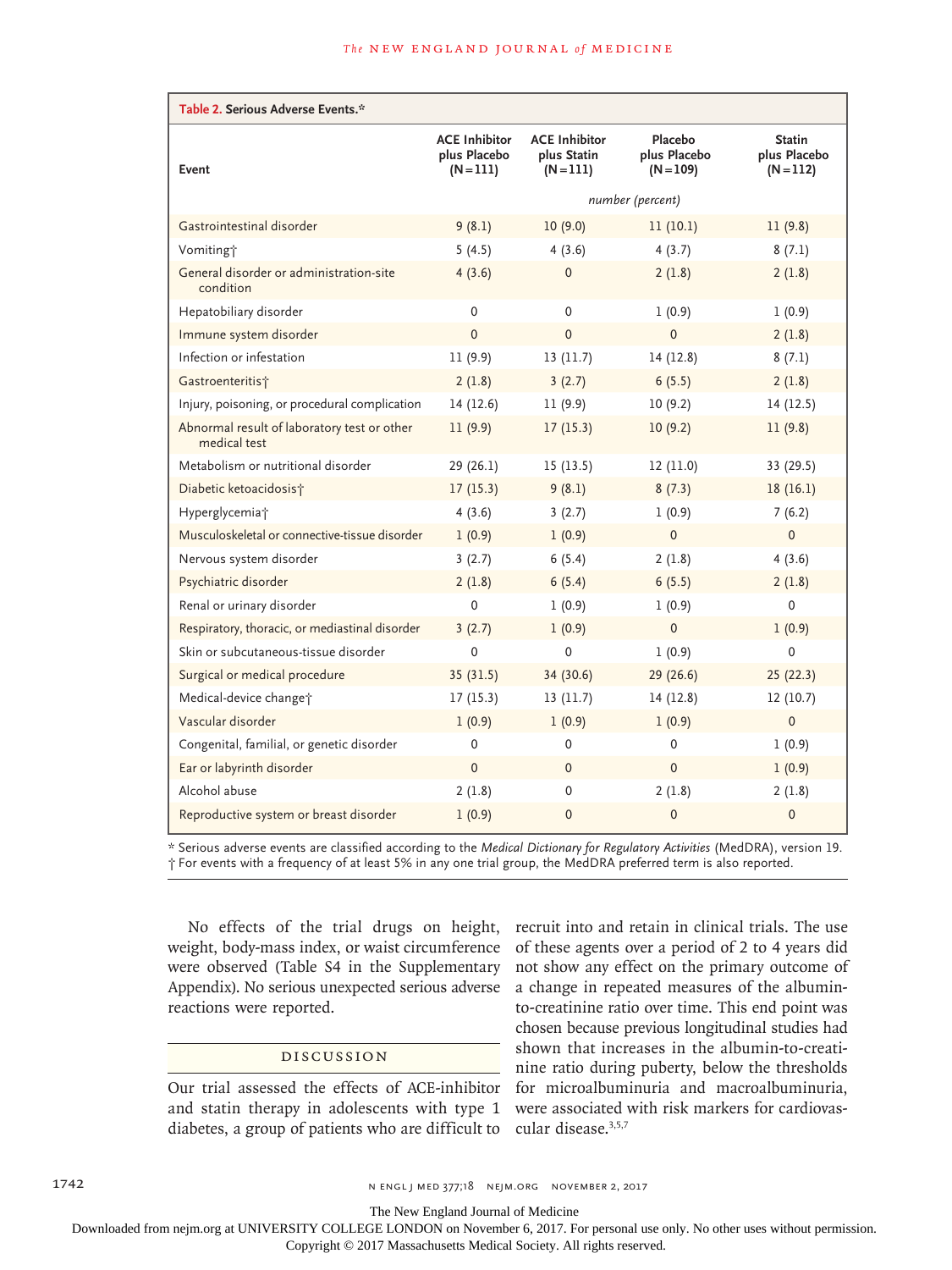The trial was adequately powered to observe a 25% lower area under the curve of the albuminto-creatinine ratio in the treatment groups than in the placebo groups on the basis of published data from studies involving adolescents.<sup>4</sup> This effect size was conservative, according to previous studies of ACE inhibitors involving adults $11$ and a few small studies involving children.12-14 However, a subsequent study, the Renin–Angiotensin System Study (RASS), questioned the efficacy of interventions with ACE inhibitors in patients who had normal albumin levels,<sup>23</sup> and the effects of statins on renal function in patients with type 1 diabetes are now less certain.<sup>24</sup> In contrast to the RASS, we observed lower rates of progression to microalbuminuria with the ACE inhibitor than with placebo, and although this finding was not significant, it may be of clinical relevance, since it was related to reduced variability in the albumin-to-creatinine ratio. Recent data from the Diabetes Control and Complications Trial (DCCT) and the follow-up Epidemiology of Diabetes Interventions and Complications (EDIC) study indicate that even intermittent microalbuminuria may predict cardiovascular risk.25

As expected, the use of statins significantly reduced lipid levels, and results are consistent with those in a recent small trial assessing the safety and efficacy of atorvastatin in improving lipid profiles in 60 adolescents with type 1 diabetes and elevated LDL cholesterol levels.<sup>26</sup> Overall LDL cholesterol levels were lower than those reported in diabetes trials involving adults<sup>27</sup> and in studies involving children and adolescents with heterozygous familial hypercholesterolemia.<sup>28</sup> However, the lipid levels were similar to those in cohorts of adolescents with type 1 diabetes, $7,29$  in which persistently abnormal lipid levels contribute to long-term cardiovascular risk. The use of the ACE inhibitor had little effect on plasma lipid levels, although there were nonsignificantly higher HDL cholesterol levels, as reported previously.30 Statins were associated with only a small reduction in high-sensitivity C-reactive protein levels, but these levels were within the normal range at baseline.<sup>31</sup> Asymmetric dimethylarginine levels were no different after statin therapy, consistent with previous reports.<sup>32</sup>

We selected carotid intima–media thickness as the primary vascular marker in our trial, since it is reproducible, noninvasive, and can offer prognostic information on adverse cardiovascular outcomes.33 The thickness is higher in children and adolescents with type 1 diabetes than in agematched healthy children.8 However, in contrast to studies involving adolescents with familial hypercholesterolemia, carotid intima–media thickness was not affected by the use of statins in our trial. One explanation could be that patients with familial hypercholesterolemia have been exposed to high lipid levels since birth and may have greater arterial-wall thickening than agematched patients with type 1 diabetes.<sup>28,34</sup>

Despite the absence of any response with respect to the carotid intima–media thickness in our trial, long-term follow-up of the cohort will be important to assess whether intervention during this critical period of adolescence will result in a "legacy effect" similar to that observed after previous trials investigating glycemic and lipid control.35,36

There was no significant effect of the ACE inhibitor on the progression of retinopathy in our trial, in contrast to results from previous studies involving adults who received enalapril.<sup>23</sup> These differences may relate to the relatively early stages of retinopathy in our young population, the duration of treatment, or possibly an ACE-inhibitor class effect. We observed a trend toward lower retinopathy progression with statin treatment, although this was less apparent over time, possibly reflecting lower numbers of patients with data on retinopathy or decreased drug adherence. There are limited and conflicting data on the effect of statins on retinopathy,<sup>37</sup> and the findings of our trial may support further exploration.

Rates of withdrawal and adherence could have had an effect in our trial. Whereas dropout rates were similar to those predicted (18% vs. 20%), the rate of adherence (assessed objectively with the use of electronic track caps<sup>20</sup>) was significantly higher (>70%) than the rates in other adolescent cohorts (50 to 55%).38,39 ACE-inhibitor therapy had few side effects, and although the drug dose was reduced on many occasions because of postural hypotension, only 5% of the patients were unable to receive the higher dose by the end of the trial. Chronic cough was not a clinically significant concern, and severe adverse reactions were rare. With regard to statin therapy, only one patient reported any muscle symptoms throughout the trial. Overall complication rates with statin therapy were lower than those reported

The New England Journal of Medicine

Downloaded from nejm.org at UNIVERSITY COLLEGE LONDON on November 6, 2017. For personal use only. No other uses without permission.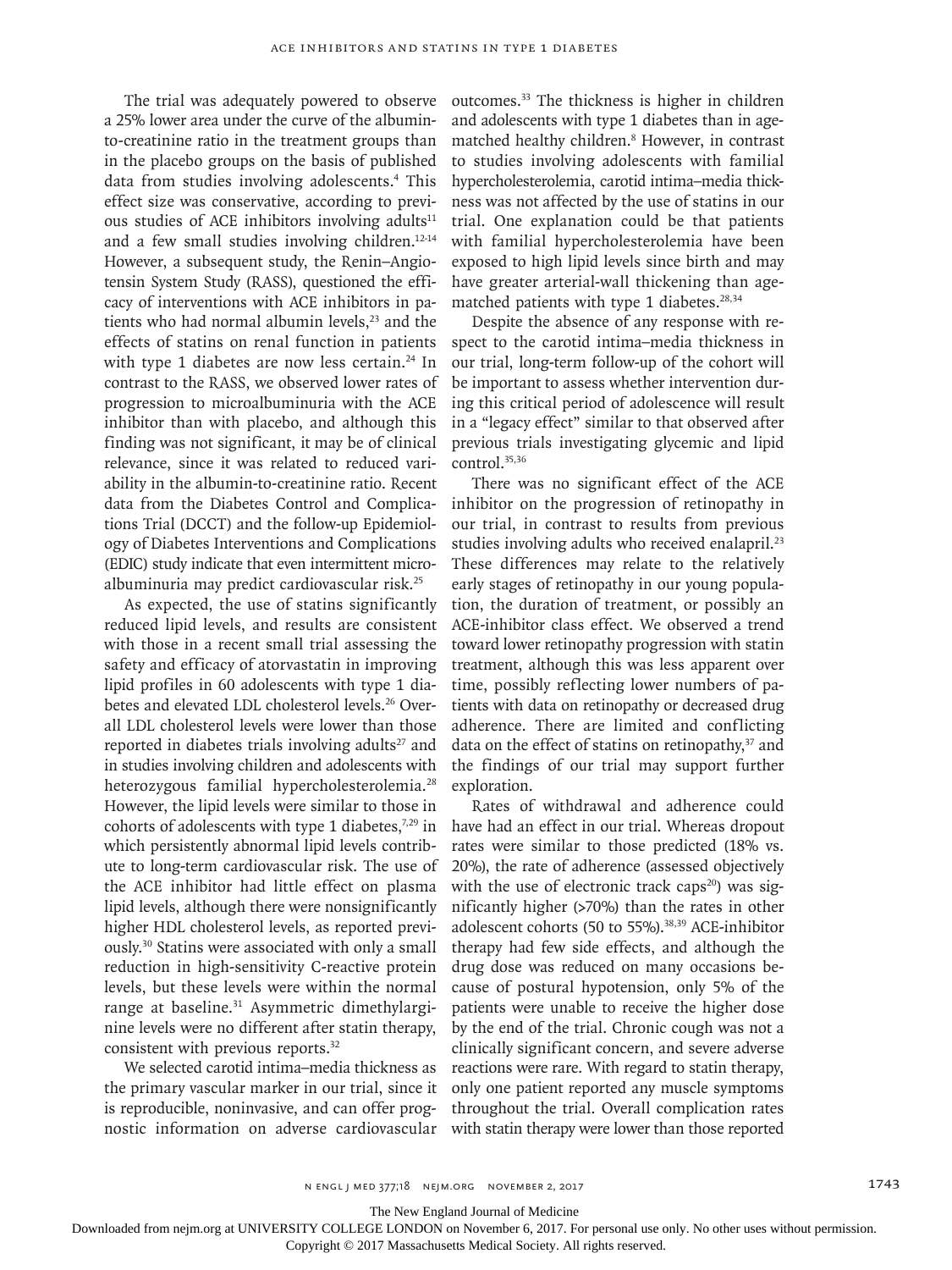in adults with and without diabetes,<sup>15</sup> and they were consistent with the rates in trials involving children and adolescents with heterozygous familial hypercholesterolemia.28 No pregnancies occurred during the trial period, but this potential risk remains an issue for the use of ACE inhibitors and statins in adolescents.

Our trial had certain limitations, including the relatively short duration of exposure to the trial drugs. Predictably, in this population, the mean glycated hemoglobin level increased by approximately 0.5% during the trial period, despite a high rate of insulin-pump therapy (50%). It may be too soon to determine whether drug therapy may have ameliorated the adverse effects of these glycemic exposures. A delayed "legacy effect" of early treatment with ACE inhibitors or statins could still occur, as reported in other trials of glucoselowering, lipid-lowering, or blood-pressure–lowering interventions,  $35,36,40$  in which reduced vascular complications emerged beyond the duration of the original trials. Follow-up of the present cohort will be essential to evaluate the potential benefits of early intervention with ACE inhibitors and statins.

In conclusion, neither ACE-inhibitor nor statin

therapy over a period of 2 to 4 years altered the primary outcome of the change in repeated measures of the albumin-to-creatinine ratio among adolescents with type 1 diabetes.

Supported by the Juvenile Diabetes Research Foundation (JDRF), Diabetes UK, the British Heart Foundation, the JDRF Canadian Clinical Trial Network, the Canadian Diabetes Association, the Heart and Stroke Foundation of Canada, and by a grant (project grant 632521 for retinopathy outcomes) from the National Health and Medical Research Council (Australia).

Dr. Marshall reports receiving grant support from Glaxo-SmithKline; Dr. Dalton, holding equity in SpOtOn Clinical Diagnostics; and Dr. Deanfield, receiving lecture fees from Merck Sharp & Dohme, Amgen, Sanofi-Aventis, Pfizer, Boehringer Ingelheim, Takeda, and Aegerion Pharmaceuticals. No other potential conflict of interest relevant to this article was reported.

Disclosure forms provided by the authors are available with the full text of this article at NEJM.org.

We thank the trial coordinators: Stella Silvester (University of Cambridge, Cambridge, United Kingdom), Yesmino Elia (Hospital for Sick Children, Toronto), and Dr. Charles Czank (Telethon Kids Institute, University of Western Australia, Perth, Australia); Diane Picton, Tracey Stevens, and Mark Wilson (all of the University of Cambridge), Charles Turner and Max Wong (both of the WellChild Laboratory, London), Helen Nguyen (Vascular Physiology Unit, University College London), Alison Pryke (Sydney), and Lauren Hodgson (Centre for Eye Research Australia, Melbourne); all the research nurses involved in the trial and all the sonographers who performed the vascular assessments; the National Institute for Health Research (NIHR) Cambridge Biomedical Research Centre, the NIHR Cambridge Clinical Trials Unit, and the U.K. Clinical Research Network; and all the patients for their involvement and commitment.

#### **References**

**1.** Livingstone SJ, Levin D, Looker HC, et al. Estimated life expectancy in a Scottish cohort with type 1 diabetes, 2008-2010. JAMA 2015;313:37-44.

**2.** Secrest AM, Becker DJ, Kelsey SF, Laporte RE, Orchard TJ. Cause-specific mortality trends in a large population-based cohort with long-standing childhood-onset type 1 diabetes. Diabetes 2010;59:3216-22. **3.** Amin R, Widmer B, Prevost AT, et al. Risk of microalbuminuria and progression to macroalbuminuria in a cohort with childhood onset type 1 diabetes: prospective observational study. BMJ 2008;336: 697-701.

**4.** Dunger DB, Schwarze CP, Cooper JD, et al. Can we identify adolescents at high risk for nephropathy before the development of microalbuminuria? Diabet Med 2007;24:131-6.

**5.** Marcovecchio ML, Dalton RN, Schwarze CP, et al. Ambulatory blood pressure measurements are related to albumin excretion and are predictive for risk of microalbuminuria in young people with type 1 diabetes. Diabetologia 2009;52: 1173-81.

**6.** Marcovecchio ML, Giannini C, Widmer B, et al. C-reactive protein in relation to the development of microalbuminuria

in type 1 diabetes: the Oxford Regional Prospective Study. Diabetes Care 2008;31: 974-6.

**7.** Marcovecchio ML, Dalton RN, Prevost AT, et al. Prevalence of abnormal lipid profiles and the relationship with the development of microalbuminuria in adolescents with type 1 diabetes. Diabetes Care 2009;32:658-63.

**8.** Krantz JS, Mack WJ, Hodis HN, Liu C-R, Liu C-H, Kaufman FR. Early onset of subclinical atherosclerosis in young persons with type 1 diabetes. J Pediatr 2004; 145:452-7.

**9.** Maftei O, Pena AS, Sullivan T, et al. Early atherosclerosis relates to urinary albumin excretion and cardiovascular risk factors in adolescents with type 1 diabetes: Adolescent type 1 Diabetes cardio-renal Intervention Trial (AdDIT). Diabetes Care 2014;37:3069-75.

**10.** Sasongko MB, Wong TY, Donaghue KC, et al. Retinal arteriolar tortuosity is associated with retinopathy and early kidney dysfunction in type 1 diabetes. Am J Ophthalmol 2012;153(1):176-83.e1.

**11.** ACE Inhibitors in Diabetic Nephropathy Trialist Group. Should all patients with type 1 diabetes mellitus and microalbuminuria receive angiotensin-converting enzyme inhibitors? A meta-analysis of individual patient data. Ann Intern Med 2001;134:370-9.

**12.** Cook J, Daneman D, Spino M, Sochett E, Perlman K, Balfe JW. Angiotensin converting enzyme inhibitor therapy to decrease microalbuminuria in normotensive children with insulin-dependent diabetes mellitus. J Pediatr 1990;117:39-45.

**13.** Rudberg S, Osterby R, Bangstad HJ, Dahlquist G, Persson B. Effect of angiotensin converting enzyme inhibitor or beta blocker on glomerular structural changes in young microalbuminuric patients with Type I (insulin-dependent) diabetes mellitus. Diabetologia 1999;42:589-95.

**14.** Yüksel H, Darcan S, Kabasakal C, Cura A, Mir S, Mavi E. Effect of enalapril on proteinuria, phosphaturia, and calciuria in insulin-dependent diabetes. Pediatr Nephrol 1998;12:648-50.

**15.** Cholesterol Treatment Trialists' (CTT) Collaborators. Efficacy of cholesterollowering therapy in 18,686 people with diabetes in 14 randomised trials of statins: a meta-analysis. Lancet 2008;371:117-25.

**16.** Marcovecchio ML, Woodside J, Jones T, et al. Adolescent type 1 Diabetes cardiorenal Intervention Trial (AdDIT): urinary screening and baseline biochemical and

1744 **1988** n engl j med 377;18 nejm.org November 2, 2017

The New England Journal of Medicine

Downloaded from nejm.org at UNIVERSITY COLLEGE LONDON on November 6, 2017. For personal use only. No other uses without permission.